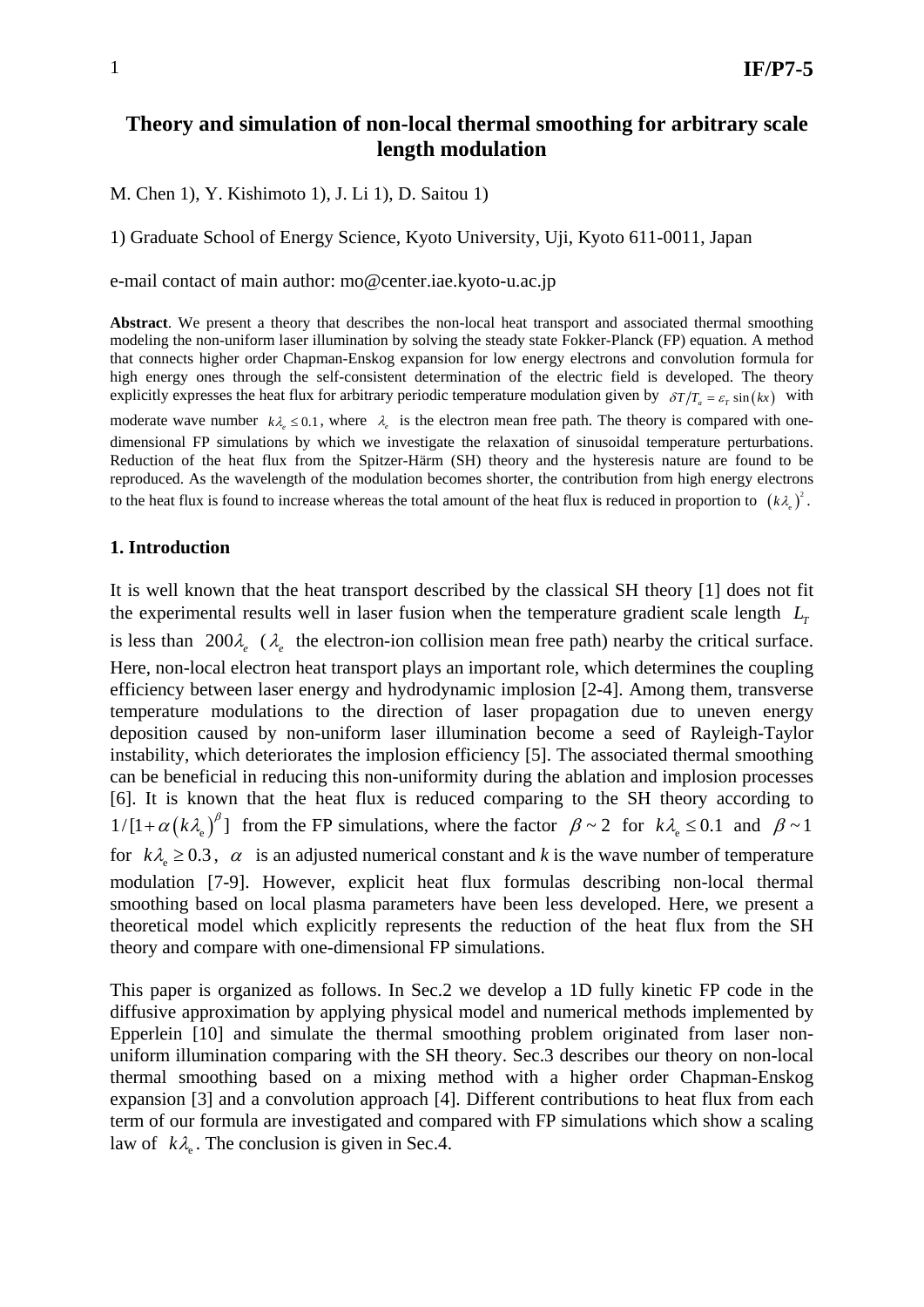#### **2. Fokker-Planck Simulations**

We develop a one-dimensional fully kinetic FP code with the diffusive approximation and the inverse Bremsstrahlung (IB) heating term [11] based on Epperlein's [10]. We refer readers to Epperlein's paper for details and neglect the physical modeling and numerical methods here due to the page limitation. In our FP simulations, we set the space coordinate as  $0 \le x \le L$  to the direction normal to that of laser propagation and assume the periodic boundary condition. As initial conditions, a fully ionized plasma with charge state  $Z = 4$ , electron number density  $n_e = 10^{21}$  cm<sup>-3</sup> and electron temperature  $T_0 = 100eV$  is assumed. The time and space are normalized by the electron-electron collision time and mean free path with the temperature  $4T_{0}$ .

In order to simulate transverse temperature modulation and associated thermal smoothing in laser fusion, a sinusoidal laser intensity modulation  $I = I_0 \left[1 + \varepsilon_L \sin(kx)\right]$  is input by IB heating term, where  $I_0$ , *k* and  $\varepsilon_L$  represent the average laser intensity, modulation wave number and amplitude, respectively detailed as reference [12]. A parameter scan is given with  $I_0 = 1 \times 10^{14} \sim 2 \times 10^{16}$  *Wcm*<sup>−2</sup>,  $\varepsilon_L = 0.1 \sim 1$  and  $k = 0.25 \sim 16$  until the average temperature  $T_a$  becomes 3.4 $T_0$ . Then we cease the heating and investigate the subsequent relaxation process. We also calculate the temperature evolution with the SH heat equation predicted by the local SH theory, in which the initial temperature profile is given as that recorded when the heating time is ended in FP simulations.

*FIG.1* illustrates the time evolution of the temperature profile from the FP (a) and SH (b) simulations for  $k\lambda_e \approx 0.1$ . The initial spiky profile at  $t=100$  results from the non-linear IB heating. It is found that the relaxation of the FP becomes slower than that of the SH. The corresponding heat flux  $Q/Q_{FS}$  ( $Q_{FS}$  is free streaming value) versus  $L_T/\lambda_e$  is shown in *FIG.2*. A hysteresis nature [2] is seen at *t*=110, but becomes weak as the relaxation is advanced. Even after  $L_r/\lambda_e$  becomes small enough, the reduction of the heat flux from the SH theory can be seen at *t*=1500 in *FIG.2*, suggesting that the reduction of the heat flux persists at small perturbation limit. The wave number dependence of  $Q/Q_{\text{SH}}$  is illustrated in *FIG.3* and shows a better agreement with the simulation for  $k\lambda \leq 0.1$  [7, 8]



*FIG. 1. Temporal evolution of the temperature profile from (a) FP and (b) SH simulation for*  $k\lambda_e=0.1$ *.* 

*FIG. 2. Heat flux*  $Q/Q_{FS}$  *versus*  $L_T/\lambda_e$ *at different time for k*λ*e=0.1.*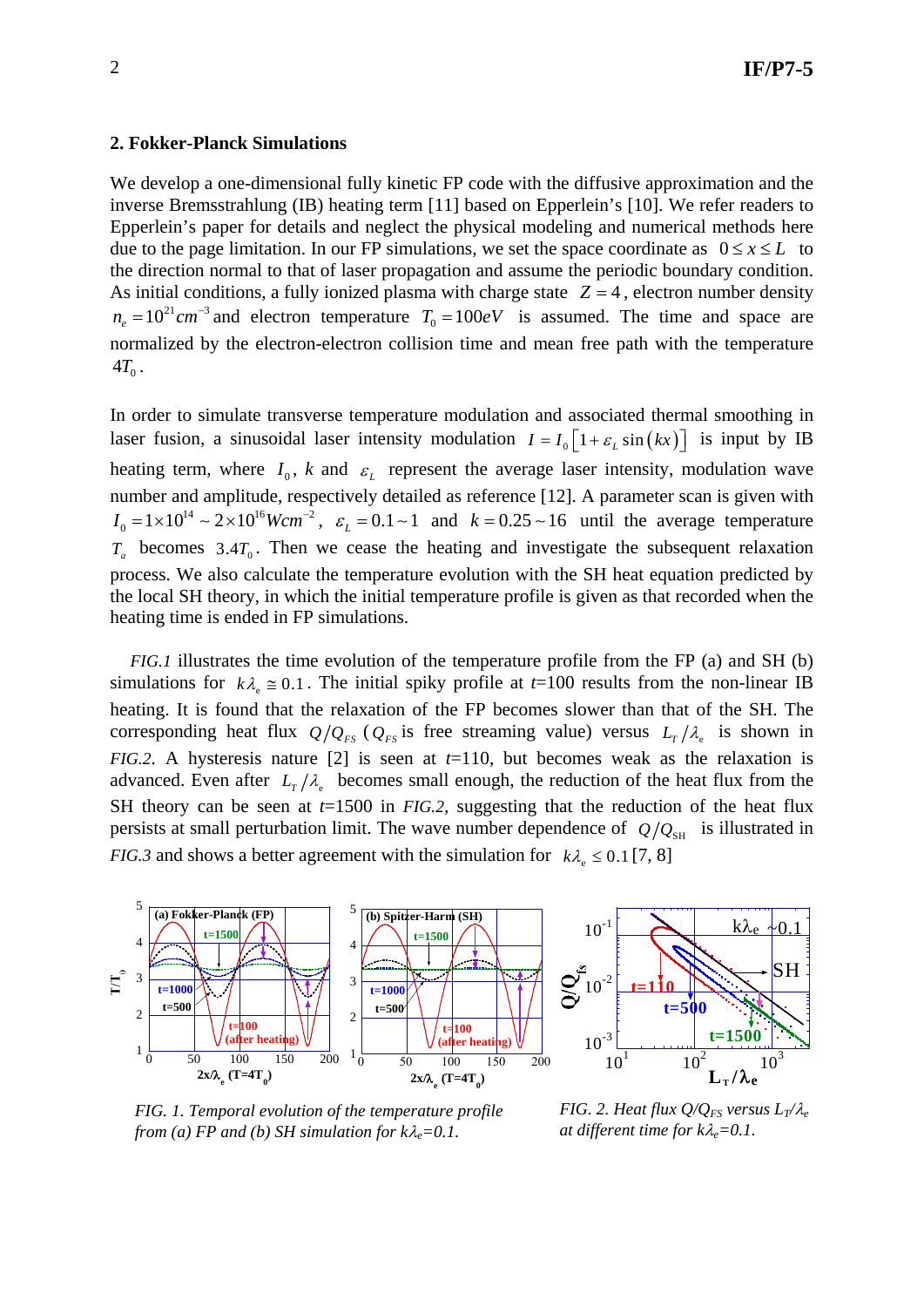#### **3. Theory of Non-local Thermal Smoothing**

Since the classical SH theory breaks down in laser fusion due to the steep temperature gradient, many methods for non-local electron heat transport have been investigated instead for more than 30 years such as SH flux-limiter, non-local convolution [4], linear non-local FP analysis [8, 9] and beam deposition [13] besides direct FP simulations [6, 12]. Kishimoto et al. give an extension SH theory based on Legendre expansion for the second order of electron distribution functions and Chapman-Enskog perturbation expansion in powers of the smallness parameter  $\varepsilon = \lambda_e / L_r$  [3] (details given there).

Assuming the temperature perturbation  $T = T_{\text{A}} [1 + \varepsilon_{\text{T}} \sin(kx)]$  where  $\varepsilon_{\text{T}}$  is the temperature modulation amplitude, formula (29)-(31) in [3] can give the heat flux expression in small perturbation situation. However it does not quantitatively fit the FP simulation results but qualitatively because the free streaming part is calculated by the unsuitable zero current condition with the second order electric field  $E_2$ . Based on an idea that the non-local heat flux is a direct consequence of super-thermal electrons with long mean free path, we employ a higher order Chapman-Enskog expansion for low energy electrons with  $v \le v_c$  [3], whereas directly solve the FP equation with the Krook type collision operator for those with  $v \ge v_c$  by a convolution method [4]. Two distribution functions are self-consistently connected through the electric field determined by the zero current condition, which yields

$$
Q = Q_{SH} \left\{ R(\overline{v}_c) + \left[ \delta_1(\overline{v}_c) \left( \frac{\lambda_e}{T} \frac{dT}{dx} \right)^2 + \delta_2(\overline{v}_c) \left( \frac{\lambda_e^2}{T} \frac{d^2 T}{dx^2} \right) + \delta_3(\overline{v}_c) \lambda_e^2 \left( \frac{dT}{dx} \right)^{-1} \frac{d^3 T}{dx^3} \right] \right\} + Q_{FS}(\overline{v}_c) (1)
$$
  
\n
$$
\cong Q_{SH} \left\{ R(\overline{v}_c) + (\lambda_e k)^2 \left[ \delta_1(\overline{v}_c) \varepsilon_T^2 \cos^2 kx - \delta_2(\overline{v}_c) \varepsilon_T \sin kx - \delta_3(\overline{v}_c) \right] + F(\overline{v}_c) \right\}
$$
 (2)

where  $Q_{FS} = Q_{SH}F$  represents the free streaming heat flux and  $Q_{SH}$  is the local SH heat flux. Here, the normalized velocity is determined by  $\overline{v}_c = (\alpha_c/\lambda_e k)^{1/4}$  with an adjustable value  $\alpha_c = 1.0$ . *R* and  $(\delta_1, \delta_2, \delta_3)$  are all the functions of  $\bar{v}_c$ , whose expressions are given in [3], and  $F(\overline{v}) \approx Y_0 (\overline{v}) / 12$ , where

$$
Y_n(x) = \int_x^\infty \overline{v}^n (\overline{v}^2 - 3/2) \exp(-\overline{v}^2) / [1 + (Z+1)(\lambda_{e0}k)^2 \overline{v}^8 / 6] d\overline{v}
$$
(3)

instead of formula (31) in [3], satisfying  $R \rightarrow 1$  and  $F \rightarrow 0$  for  $\overline{v}_c \rightarrow \infty$ .

The wave number dependence of Eq. (2) is investigated and found to explain the simulation results well for  $\lambda_k \leq 0.1$  as shown in *FIG.3(a)*. The hysteresis nature in *FIG.2* originates from the term proportional to  $\delta$ , in Eq. (2), which becomes smaller as the relaxation is advanced as seen in *FIG.2*. In the limit  $\varepsilon_T \to 0$ ,  $Q/Q_{SH} \cong R - \delta_3 (\lambda_e k)^2 + F$  is obtained, suggesting that the hysteresis nature vanishes, whereas the reduction of the heat flux from the SH theory persists as shown in *FIG.2*. When the modulation wave number *k* becomes larger, our theory does not fit the FP simulation results well for  $\lambda_k \geq 0.1$  as shown in *FIG.3(b)*, which is due to our theoretical modeling based on steady state and relatively simple collisional term of Krook type. As  $k \to \infty$  limit, the free streaming heat flux is the main part of heat flux, so from Eq. (3) and (4),  $F \propto 1/(k\lambda_e)^2$ , whereas the scaling law given by FP simulations is  $Q \propto 1/k\lambda$ <sub>e</sub>.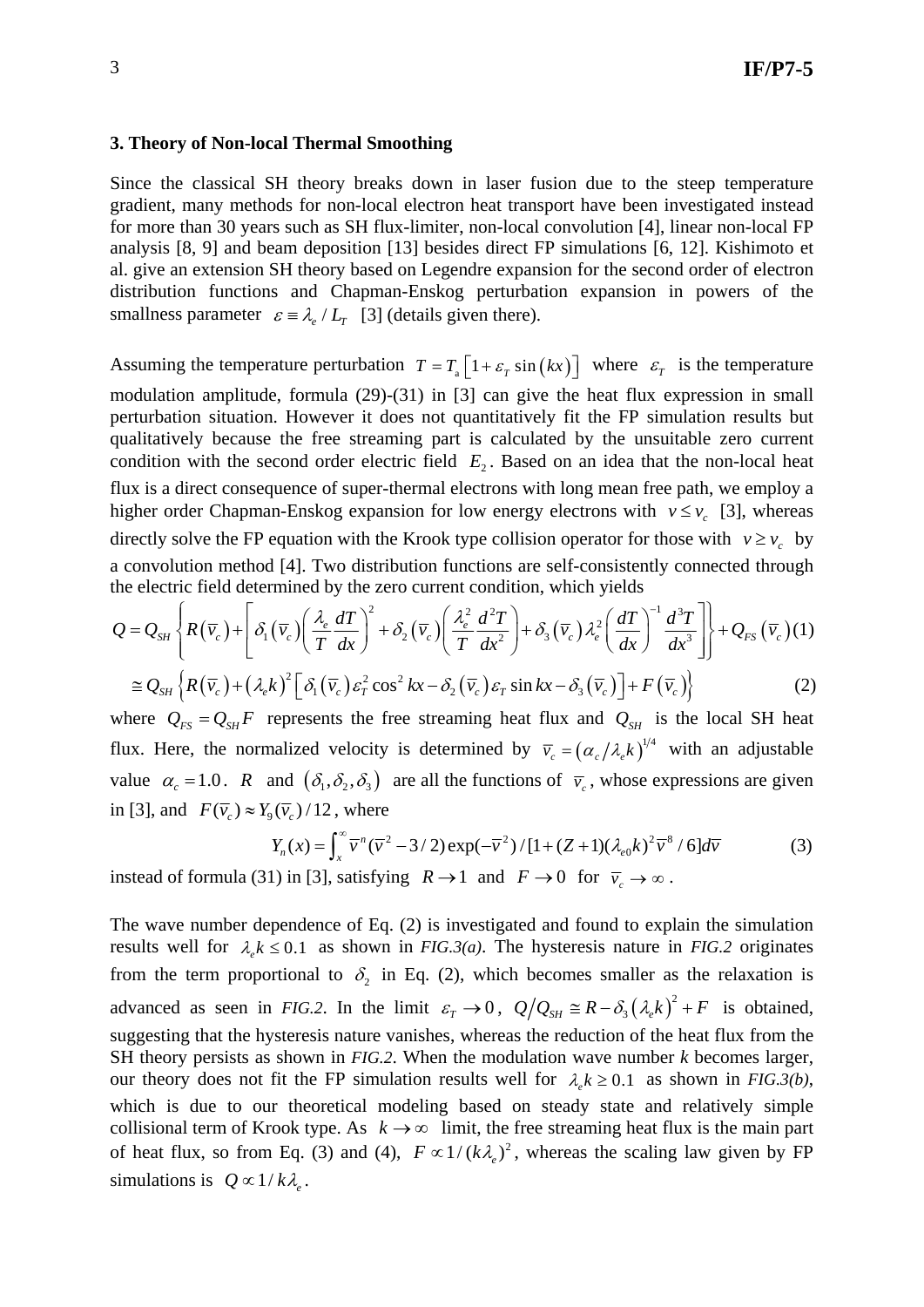

*FIG. 3. Heat flux Q/QSH versus k*λ*e from the FP simulation and present theory. (a) is linear scale and (b) is logarithm scale.* 

The contributions from each term in Eq. (2) are investigated in *FIG.4*, where  $(Q_1, Q_2, Q_3)$ corresponds to the term proportional to  $(\delta_1, \delta_2, \delta_3)$ . The SH term  $Q_R$  provides a major contribution for  $k\lambda_e \sim 0.005$  which is the moderate temperature modulation case as shown in *FIG.4(a)*, whereas  $Q_3$  which is always negative plays a role in reducing the heat flux.  $Q_2$ shows a characteristic feature of hysteresis which is consistent with *FIG.2*. For  $k\lambda_e \sim 0.1$ which is in the semi-collisional regime in *FIG.4(b)* where the reduction rate is large, the free streaming part maintains the major part of the heat flux. At the same time,  $Q_R$  is giving less contribution and  $(Q_1, Q_2, Q_3)$  can be neglected.



*FIG. 4. Spatial distribution of heat flux*  $Q/Q_{SH}$  *and contributions from each term of Eq. (2) for (a) k*λ*e~0.005 and (b) k*λ*e~0.1.*